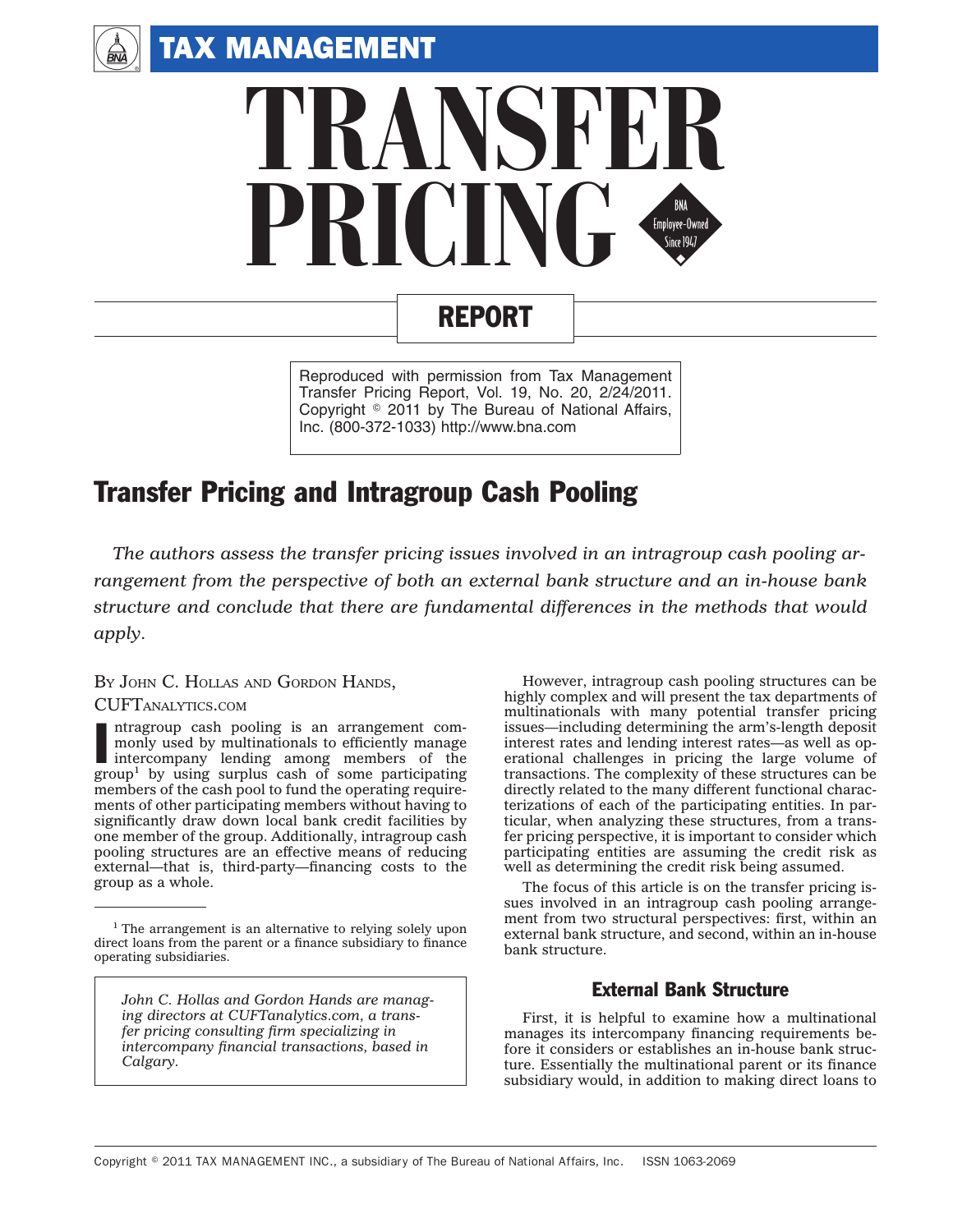its operating subsidiaries for specific purposes (such as acquisitions, capital expenditure programs, projects), likely set up an intragroup cash pooling agreement with a third-party bank involving all or most of its operating subsidiaries.

Specifically, a multinational's treasury group enters into a cash management services agreement with a third-party bank, which sets up a cash pooling arrangement. Under the arrangement, the bank accounts of the participants—different legal entities—are netted out for purposes of determining the balance on which the external bank must pay deposit interest (or alternatively to determine the overdraft balance and lending interest amount that the external bank will charge to the cash pool). The netting feature in a cash pooling agreement means that some of the bank accounts can be in overdraft (debit balances) while other accounts will have credit balances.

As long as the header or master account in the cash pooling agreement has an overall or net positive balance, there usually is no physical transfer of funds. If the header account is in overdraft, it is typical for the multinational to transfer funds from some other source (such as drawing down on external credit facilities with a bank) to cover the net overdraft position. The nature of this arrangement provides the multinational with an efficient way, on a global basis, to minimize overall borrowing costs.

But what are the transfer pricing implications, if any? Consider the following example.

First, assume that the parent entity has negotiated and entered into the cash management services agreement with Bank of America (BoA), which involves a cash pooling arrangement for the participants.

In this example there are 20 participants in the external cash pooling agreement with BoA but only five of the participants have bank accounts that are in debit balances. Further, assume that the aggregate credit balances are \$2 billon while the aggregate debit balances are \$500 million. The net balance for this cash pooling arrangement therefore is a \$1.5 billion deposit. BoA would pay the cash pool deposit interest amount based on the net deposit balance (\$1.5 billion) at the agreed upon deposit interest rate.

Further assume that under the agreement with BoA the net deposit balance of the cash pool is paid a deposit interest rate set (and re-set) at one-month London interbank bid rate (LIBID) less a fixed spread, say 10 basis points (bp). Sometimes, but not always, the external cash pooling agreement may state a scale of deposit rates (actually the negative spreads) tied to the size of the net deposit balance of the cash pool where a higher deposit rate is paid on higher levels of deposit balances. For this example, however, assume that there is only one deposit interest rate paid by the bank to the cash pool—no matter the size of the net deposit balance. The market deposit interest rate offered by the bank, however, most likely would be higher than the bank's retail deposit rates to reflect the expected (larger) size of the deposit balance.

In the event that there is a net overdraft in the cash pool, BoA would charge the London interbank offered rate (LIBOR) plus a spread, say 50bp to the participant that has the header account—in this case the parent entity. This lending interest rate likely has the same spread or lending margin that the bank would offer to the multinational's parent or group as the lending margin is reflective of the short-term credit risk of the parent and not necessarily reflective of the credit risk of individual participants to the cash pool that are in overdraft.2

So, what are the transfer pricing issues? First, the borrowing participants would need to pay an arm'slength interest rate on the overdraft balances to the parent or finance subsidiary within this structure. The deposit interest paid by BoA on the net deposit balance in the cash pool is not an arm's-length borrowing rate. Second, the deposit participants would need to be paid an arm's-length interest rate on their deposit balances, which rate may be lower (or higher) than the deposit rate paid by BoA to the cash pool.

#### **Scenarios**

The external cash pooling agreement provides two different types of pricing: the deposit rate and the lending rate. But can these prices be considered comparable uncontrolled prices for the purposes of pricing the intercompany deposit and lending transactions within the cash pool? Consider the following scenarios and what transfer pricing issues they might raise.

- 1. All borrowing participants pay the same lending interest rate on overdrafts—the deposit rate as set out in the external cash pooling agreement—so that deposit participants earn the same amount of deposit income they would have earned if the third-party bank had paid deposit interest on the gross, rather than net, deposit balance. In this scenario there is only one interest rate—the thirdparty bank's deposit rate—which is used as both the deposit interest rate paid to deposit participants and the lending interest rate paid by borrowing participants.
- 2. All participants within this structure pay the lending interest rate on overdrafts and receive the deposit rate on deposits as is set out in the external cash pooling agreement with the third-party bank. In this scenario, there are a lending interest rate and a deposit interest rate as stated in the thirdparty cash management services agreement.
- 3. Borrowing participants pay an arm's-length lending rate based on a credit risk analysis of each of the borrowing participants. Deposit participants receive the deposit interest rate on deposits in their bank accounts as set out in the external cash pooling agreement with the third-party bank.
- 4. Borrowing participants pay an arm's-length lending rate based on a credit risk analysis of the borrowing participant. Deposit participants receive an arm's-length deposit rate on deposit balances.

In the first scenario, the approach is simplistic in that the parent entity or finance subsidiary earns zero profit or return on the transactions—lending interest received equals deposit interest paid out. Thus there are no residual profits to be split between the participants and parent entity. But is this pricing structure arm's-length?

For the internal deposit interest rates the question is whether the individual deposit participants would have negotiated higher or lower deposit interest rates based on their own anticipated level of deposit balances. This

<sup>2</sup> Usually, the bank would expect a net deposit balance and that any overdrafts in the cash pool would be covered within a relatively short time—usually a day or few days.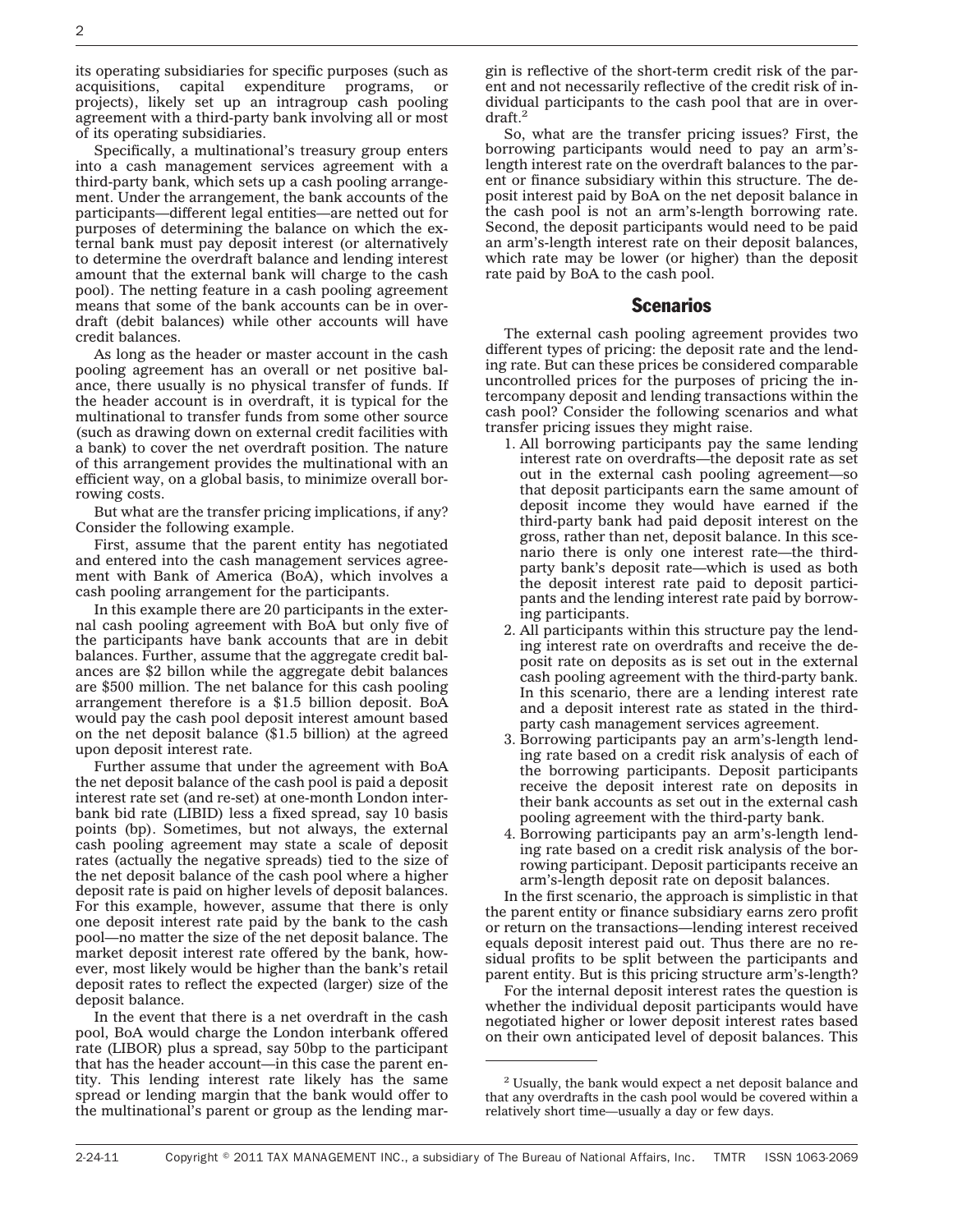same question also must be answered for the second and third scenarios. Additionally, in scenarios 1 and 2 the lending rate charged to the borrowing participants is not based on the individual credit quality of those entities. It is likely that if one were to consider each of the borrowing participants on a stand-alone basis, the arm's-length lending rate would be higher than both the external deposit rate (which is based on the credit quality of the external third-party bank) and the external lending rate (which is based on the credit quality of the parent entity or the group as a whole). The fourth scenario is based on the arm's-length principle being applied to both the borrowing and deposit transactions.

It should be noted that in every scenario but the first, the pricing structures will result in a net profit to the parent entity because of the spread between the lending rate and deposit rates. Consequently, a full contribution analysis of the functions and likely the capital at risk for each of the participants and the parent entity should be performed to determine an appropriate profit split.

## Arm's-Length Overdraft Interest Rate

The netting feature within the external bank's cash pooling agreement raises a transfer pricing issue as the financial asset of one group member—the cash balance in its bank account—is being used by another member to cover overdraft in its bank account.

Thus, what is the arm's-length compensation that should be paid to the owner of this cash balance in an intercompany lending transaction? If there is no intercompany charge to a borrowing participant (which is a member of the group that has an overdraft in its bank account within the intragroup cash pooling structure), then the borrowing participant is essentially receiving an interest-free loan within the external cash pooling structure from the deposit participants. This obviously is not an arm's-length result. Therefore, on an arm'slength basis, the borrowing participant would need to pay interest on its overdraft to the intragroup cash pool.

So, for this intercompany financial transaction, the transfer pricing issue is what overdraft interest rate should be charged. Is it the same interest rate the thirdparty bank would charge the parent when the header account, within the cash pool, is in overdraft? While this may seem to be a potential answer, it is not necessarily an arm's-length result. As always, the transfer pricing answer depends on the functional and risk analysis of the parties involved in the intercompany financial transaction.

In the intercompany lending transaction—with respect to the external cash pooling agreement with the bank, in which deposit participants are lending to borrowing participants—it must be determined whether the depositor participants assume the risks (mainly credit risk) of the borrowing participants related to the intercompany lending. If so, the deposit participants should earn an arm's-length interest rate that compensates them for the lending risk (that is, the credit risk of the borrowing participants).

Functionally one could consider the intercompany lending (overdrafts) to be a set of syndicated loans where the deposit participants provide a pro rata share of the debt funding for each syndicated loan to a particular borrowing participant. So, as an example, if a specific depositor participant has 50 percent of the total cash pool deposits on a gross basis, then it is funding 50 percent of the intercompany lending to each of the borrowing participants.

## Arm's-Length Deposit Interest Rate

For transfer pricing purposes, can the arm's-length deposit rate paid by the third-party bank to the cash pool be considered a CUP? If so, then all deposit participants to the cash pooling agreement should earn or be paid the same deposit rate. There is, however, one potential and major comparability issue. That is, the deposit balances between the depositing participants may vary significantly. Is the deposit interest rate paid by the bank based on the size of the deposit balances? If so, then a third-party bank would have offered a lower deposit interest rate to a deposit participant that had relatively lower deposit balance than the cash pool deposit balances in a stand-alone deposit taking transaction. Conversely, the bank may have offered a higher deposit rate on larger deposits of participants where the deposit balance is not reduced by the netting out of overdrafts in the bank accounts of other participants.

Clearly the deposit participants, in this external cash pooling arrangement, assume the credit risk of the external third-party bank for their deposit balances and so would earn a deposit rate that reflects the bank's credit risk.3 .

## Norway Tax Case: *ConocoPhilips*

The first scenario (as mentioned above) is similar to the fact pattern, as stated in the recent tax case in Norway, of how ConocoPhillips set up the intragroup cash pooling arrangement with a third-party bank.

In the *ConocoPhillips* tax case the tax authority's position—that the deposit participants to the cash pool were not receiving an arm's-length deposit rate based on their respective contributions to the cash pool—was upheld by Norway's Court of Appeal in January 2010. In the fiscal years 2003 and 2004 the ConocoPhillips group had an external cash pooling agreement with BoA, which provided a favorable deposit rate (LIBID less 25bp) on the net deposit balance of the cash pool as well as a borrowing rate on net overdraft of the cash pool (LIBOR + 25bp).

The question is whether BoA provided a higher deposit rate under the cash pooling agreement than it would have provided to the individual depositor participants. It is entirely possible that the aggregation of smaller deposit balances (net of overdrafts) of the members of the group into a larger cash pool would have attracted a potentially higher deposit rate from BoA than what would have been obtained on the smaller deposit balances of each member.

Since the net deposit balance in the cash pool was in the billions of dollars and presumably would have been a significantly larger deposit than any of the individual depositor balances, it is likely that the bank would have provided a higher deposit rate to the cash pool than it would have to the individual participants with smaller deposit balances. This is, however, difficult to substantiate and quantify, especially on a retrospective basis. There would need to be some factual evidence that the

<sup>&</sup>lt;sup>3</sup> A bank's credit quality also may be enhanced through deposit insurance plans provided by governmental or regulatory bodies.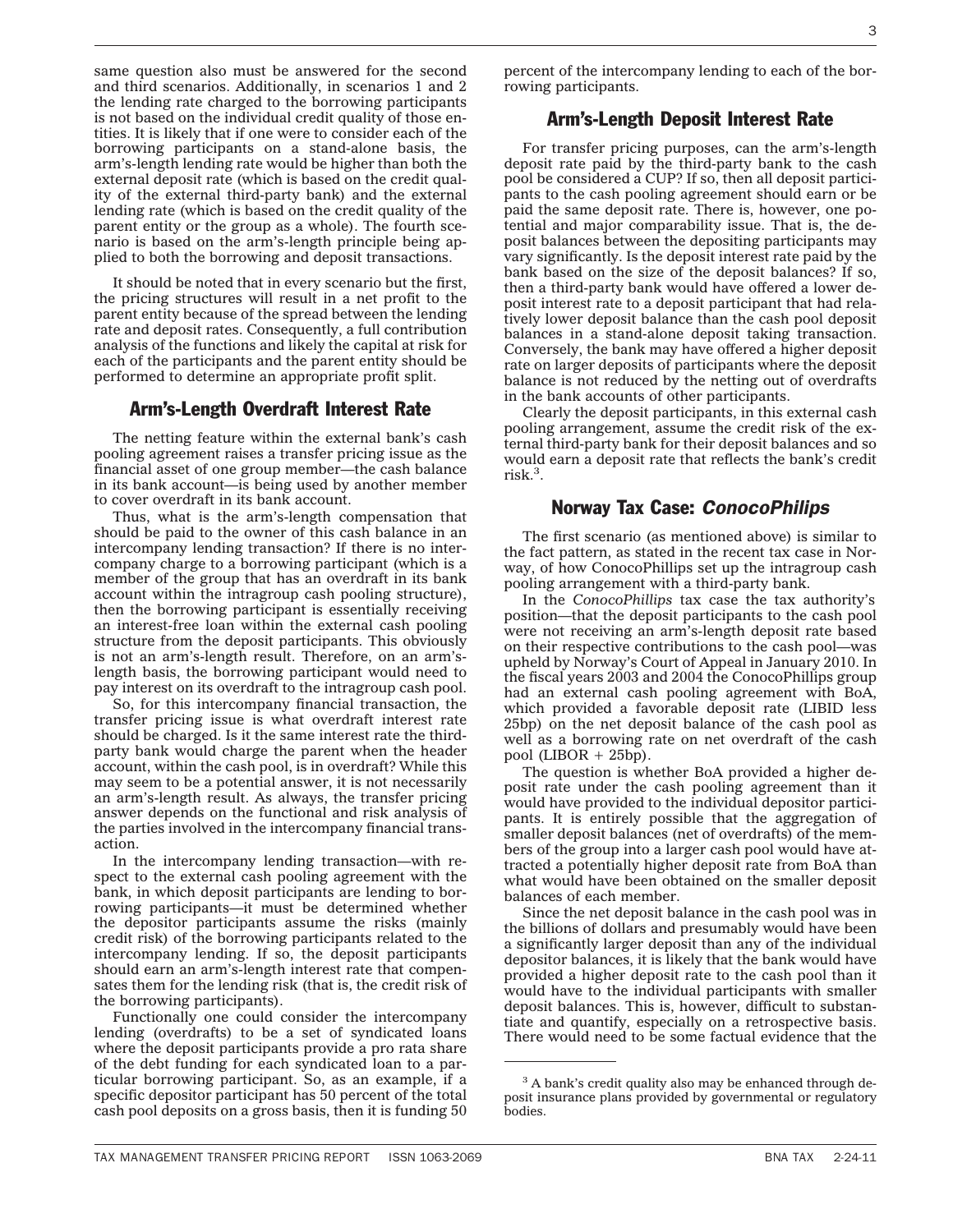bank required a minimum deposit balance or would have provided a scale of deposit interest rates based on the size of the deposit balance to conclude that the size of the deposit balance was connected to the level of the deposit rate. However, these facts were not evident in the tax case.

The court's decision in *ConocoPhillips* suggests that some of the participants are benefitting from the higher deposit balances provided by a few of the participants in that they are obtaining a higher deposit rate. First it must be shown that there is indeed a benefit. Is the deposit rate for the cash pool higher than what some of the participants would have obtained? If there is no difference in the market deposit rate, due to size of the deposits, then there is no benefit provided by the larger depositor participants to the smaller deposit participants. Second, assuming there is a benefit, the quantification of the benefit provided by the larger depositor participants would be based on performing a contribution analysis.

The second point above also relates to the lending rate and interest income that the cash pool would earn from borrowing participants. Did BoA provide a lower lending rate—one that was based on the parent's or group's credit risk—than it would have charged the individual borrowing participants that were in overdraft balances? As these cash pooling arrangements essentially are ''joint and several'' liabilities to BoA by all the participants, there is an embedded cross-guarantee of all participants to BoA. The lending interest rate explicitly considers the parent or group's credit risk profile. Within the structure the depositor participants are assuming the credit risk of the borrowing participants.

Thus, an arm's-length interest rate would need to consider the credit risk of each borrowing participant. It also is likely that implicit parental support would be a factor in influencing the quantum of the lending interest rate as the parent entity would be required under the cash pooling arrangement with BoA to cover any net overdrafts (which would occur if a borrowing participant defaulted on its overdraft).

According to the facts of the tax case, if the header bank account for the cash pooling arrangement was in overdraft, the bank would have charged a lending interest rate of LIBOR plus 25bp. But for most arm's-length cash pooling arrangements, the bank would expect that the header bank account likely never (or rarely and for a short period of time) would be in overdraft. Of course, individual bank accounts of the participants could be in overdraft as long as the net balance was still in a credit position.

In the intercompany financial transaction, however, the borrowing participants that had an overdraft in their bank accounts within the netting arrangement paid a lending interest rate equal to the deposit interest rate the group had obtained from BoA. The relatedparty depositor(s) would get the interest income based on the deposit rate on its full deposit balance. If the lending and borrowing participants have different levels of credit risk from each other as well as from the parent or group as a whole, then the depositors, if they assume credit risk in the lending transactions, are not earning an arm's-length return.

In the *ConocoPhillips* case, the deposit participants with relatively smaller deposit balances are obtaining the full benefit of the higher deposit rate negotiated between the finance entity (based on the larger deposit balances) and the third-party bank, BoA. The taxpayers argued that this deposit rate for the cash pool was higher than the taxpayers could have negotiated and obtained on their own from a bank. Thus, the smaller depositor participants in the cash pool are benefiting from the larger deposit balances.

The borrowing participants paid interest at the lending rate on the outstanding overdraft balance. But is this an arm's-length approach? In the authors' opinion, it is necessary to consider each intercompany transaction as a short-term intercompany loan between the deposit participant and the borrowing participant. The determination of the arm's-length lending margin for each borrowing participant is based on a credit risk analysis and benchmarking the lending margin to comparable uncontrolled financial transactions (CUFTs).

#### In-House Bank Structure

The use of an internal or in-house bank structure is a relatively new development and is an evolution of the external cash pooling arrangement. Essentially the inhouse bank performs most of the activities that an external third-party bank would perform under the cash pooling arrangement. Therefore, the in-house bank earns the fees and profit that would have been earned by the external bank.

However, whether the in-house bank earns the spread on the deposit and lending activity depends on the functional characterization of the bank. If it is solely a coordinator or manager of the cash pool then it is likely to be characterized as a limited-risk entity and it is the related deposit participants that are, in fact, assuming the credit risk in the intercompany lending transactions with related-party borrowers. In this case, the in-house bank would earn an administrative fee for its role in the intragroup cash pooling structure. Whether the in-house bank or the deposit participants in the cash pool assume the credit risk of the borrowing participants, the arm's-length overdraft or lending interest rates paid by the borrowing participants would need to be determined. (This is the same arm's-length approach described above for a cash pooling agreement with an external bank.)

The administrative difference between an in-house bank structure and an external bank structure is that the participants in the cash pooling arrangement have intercompany accounts with the in-house bank and do not have bank accounts directly with an external bank. The functional difference, however, is that the intercompany deposit participants have made deposits with the in-house bank (not with an external bank) and therefore the depositor participants are assuming the credit risk of the in-house bank for these deposits. Since the in-house bank is not a regulated financial institution with an AAA or AA credit rating, it is likely that the in-house bank would not attract deposits, on an arm's-length basis, at deposit rates as low as those offered by a bank.

But what is the arm's-length deposit rate? And what is the most appropriate transfer pricing method? Consider the following example.

Assume the in-house bank is a separate legal entity from the parent. The in-house bank accepts deposits from participating entities and provides intercompany lending via overdrafts all through intercompany accounts.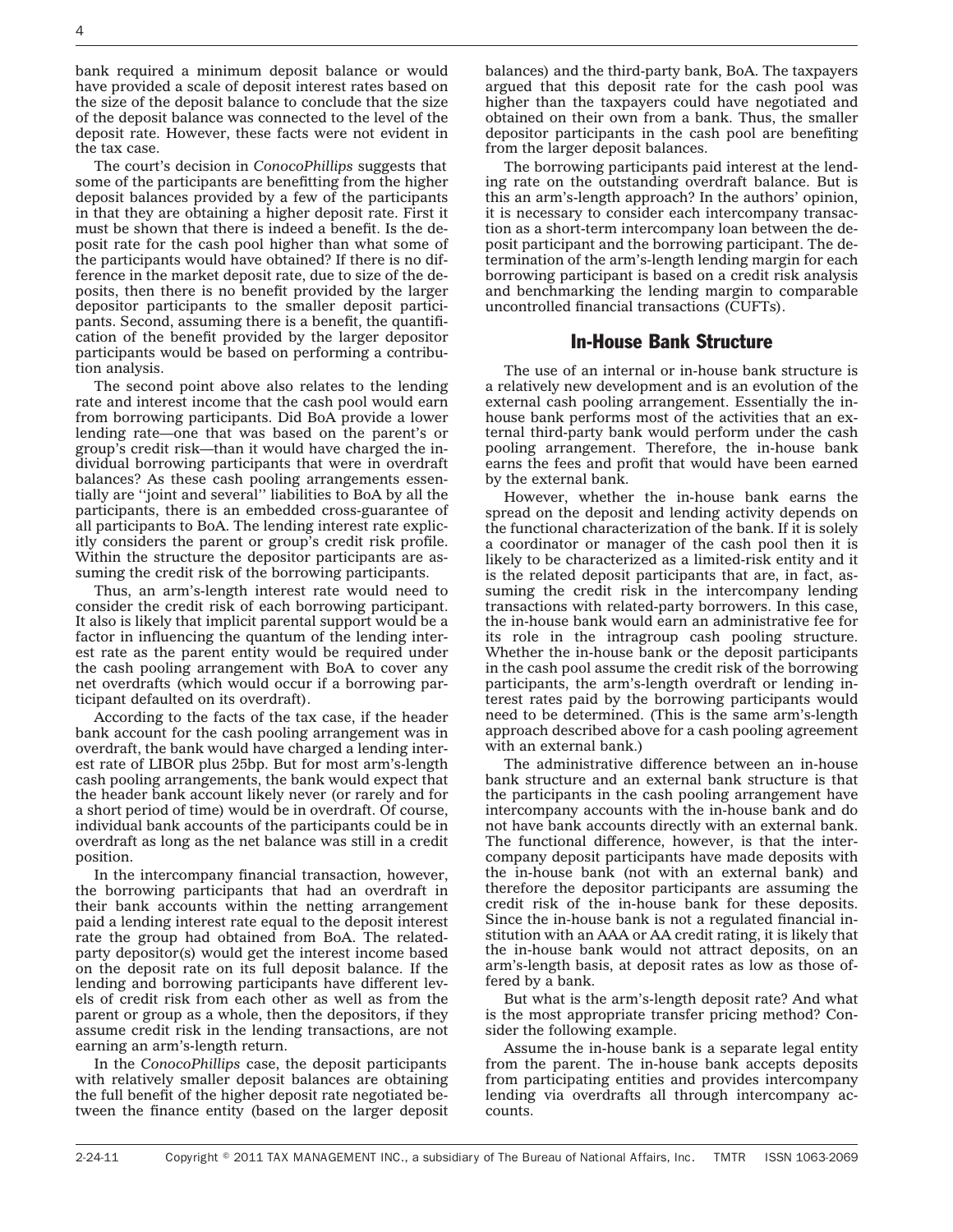It has been assumed that there are 30 participants in the in-house bank cash pooling agreement, with 15 participants having intercompany accounts that are in overdrafts and 15 having deposit balances. Further, assume that the aggregate deposit balance and aggregate overdrafts are equal at \$900 million. Therefore, the net balance for this cash pooling arrangement is zero (no surplus funds).

The first step is to perform a credit risk analysis of the in-house bank using a credit risk estimation tool such as Moody's RiskCalc, Standard & Poor's Credit-Model, or an internally developed model. With the application of this type of tool, the taxpayer can estimate the credit quality of the internal house bank based on an estimate of its one-year forward-looking probability of default (PD), which maps to an implied credit rating. In addition to considering the results from the credit risk estimation software it is necessary to consider other factors affecting the in-house bank's credit risk profile—for example, by evaluating the impact of the credit quality of money market investments (one potential use of the excess or net deposit funds) by the inhouse bank.

Specifically, if most of the intercompany deposits are invested by the in-house bank in short-term investmentgrade money market instruments (with a relatively small amount of the cash pool actually being used in intercompany lending), then this will have a significant impact on the overall credit risk estimation of the inhouse bank and on the resulting determination of the arm's-length deposit rate. Conversely, if most of the intercompany deposits in the cash pool fund the intercompany lending activity, then the in-house bank's credit risk would reflect the overall portfolio credit risk of the intercompany lending. The latter is the assumption made for this example.

As stated above, for credit risk estimation purposes the estimated one-year forward-looking PD is used as the most appropriate credit risk measure for the inhouse bank (or alternatively its implied credit rating). Assume for this example that the in-house bank's oneyear forward-looking PD is 0.35 percent (which maps to an estimated implied credit rating of BBB+/Baa1) and that most of the deposits are used in intercompany lending.

As this is an internal cash pooling structure, there is no pricing data on the deposit rate (or for that matter the lending rate) from an external cash pooling agreement with a bank that could be a potential CUP. In the absence of any comparable uncontrolled deposit-taking transactions involving cash pooling agreements, how can the arm's-length deposit rate be determined?

The next step is to determine the arm's-length deposit rate by calculating the price of the credit risk being assumed by the intercompany depositor participants in the deposit transaction with the in-house bank based on the bank's credit risk profile (that is, its one year forward-looking PD).

One method is to calculate the two components of a return on credit risk (ROCR) as the price of credit risk based on well-established and applied credit risk pricing methods used by banks and supervisory bodies (such as Bank for International Settlements and local country financial institution regulators). Essentially, credit risk consists of the sum of two fundamental components: expected loss (EL) and unexpected loss (UL). This can be referred to as a return on credit risk (ROCR) and is expressed in the equation ROCR =  $EL +$ UL.

Furthermore, EL and UL can be calculated using these formulas:

 $EL(\%) = PD \times LGD$ 

 $UL(\%) = \sqrt{[PD \times SD_{LGD}^2 + LGD^2 \times SD_{PD}^2]}$ where

 $PD =$  the probability of default  $(\%)$  by the internal house bank over a specific time horizon,

 $LGD$  = the loss given default, or the proportion  $(\%)$ of credit exposure that would be unrecoverable by the depositor in the event of default by the internal house bank (equivalent to 1 – recovery rate) over the same specific time horizon,

 $SD_{LGD}$  = standard deviation of LGD, and

 $SD<sub>PD</sub>$  = standard deviation of PD.

Since credit risk data (that is, PD and LGD) for most publicly traded companies is published by the credit rating agencies, such as Moody's and Standard & Poor's, the EL and UL—and therefore ROCR—can be calculated for comparable uncontrolled companies, or those that have a credit risk profile comparable to that of the in-house bank.

In this example, the taxpayer would search for and identify public companies that have levels of PD similar to that of their internal house bank—say between 0.30 percent and 0.40 percent (that is,  $+/- 0.05$  percent from the in-house bank's estimated one-year forwardlooking PD). Next, the credit risk data (PD and LGD) is obtained on these comparable public companies and the ROCR is calculated for each of the comparable companies. This results in an arm's-length range for the ROCR, or equivalently the arm's-length range of deposit margins. This method, referred to as the ROCR, is comparable to a transactional net margin method (TNMM) or comparable profits method (CPM), except that instead of using the financial results of comparable companies and benchmarking to an appropriate profitlevel indicator, the ROCR uses the publicly available credit risk data of comparable companies (based on the credit quality of the internal house bank) to determine an arm's-length range of ROCR (that is, the arm'slength range of deposit margins).

Based on an analysis performed as at Aug. 31, 2010, the authors selected 54 comparable companies (with levels of PD similar to that of the in-house bank) and calculated the ROCR range (expressed in basis points) as follows:

|           | <b>PD Range</b> |                  |       |                |                          |               |                                 |                |
|-----------|-----------------|------------------|-------|----------------|--------------------------|---------------|---------------------------------|----------------|
|           | <b>Min</b>      | <b>Max</b>       | Count | <b>Minimum</b> | Lower<br><b>Ouartile</b> | <b>Median</b> | <b>Upper</b><br><b>Ouartile</b> | <b>Maximum</b> |
| BBB+/Baa1 | റ -<br>∪.∪      | $\Omega_{\perp}$ | 54    | 36.9           | 45.4                     | 48.4          | 53.2                            | 61.3           |